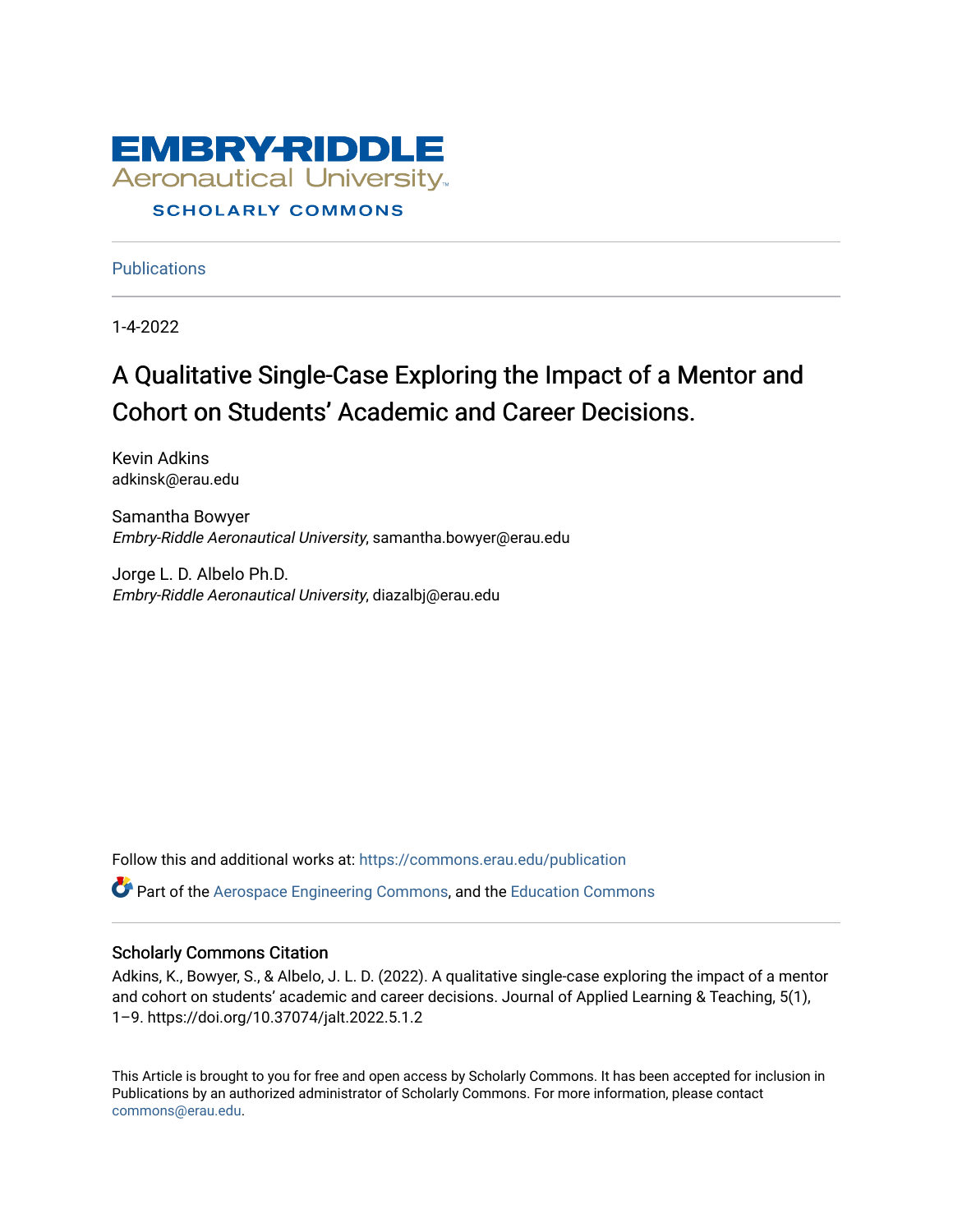

Vol.5 No.1 (2022)

# **Journal of Applied Learning & Teaching**

**ISSN** : **2591-801X**

Content Available at : **http://journals.sfu.ca/jalt/index.php/jalt/index**

A qualitative single-case study exploring the impact of a mentor and cohort on students' academic and career decisions

| Kevin A. Adkins <sup>A</sup>                 | $\mathcal{A}$ | Associate Professor of Aeronautical Science, Embry-Riddle Aeronautical University |
|----------------------------------------------|---------------|-----------------------------------------------------------------------------------|
| Samantha Bowyer $\beta$                      | В             | Assistant Professor of Aeronautical Science, Embry-Riddle Aeronautical University |
| Jorge L. D. Albelo <sup><math>C</math></sup> |               | Assistant Professor of Aeronautical Science, Embry-Riddle Aeronautical University |

# **Keywords Abstract**

Concurrent enrolment; dual enrolment; mentorship; STEM; students as researchers; USA.

# **Correspondence**

adkinsk@erau.edu *<sup>A</sup>*

# **Article Info**

Received 30 September 2021 Received in revised form 29 November 2021 Accepted 4 January 2022 Available online 5 January 2022

**DOI:** https://doi.org/10.37074/jalt.2022.5.1.2

Exposure to research is known to play a positive role in undergraduate education. However, robust research responsibilities are oftentimes not formally incorporated into a student's academic experience until master level studies. Further, a variety of intimidation factors often inhibit many undergraduate students from participating on a research team. In this case study, the research team evaluated a unique group of undergraduate researchers who matriculated to the same university after beginning to participate in research as concurrently enrolled students. Following matriculation, each student continued to participate in research throughout the entirety of their undergraduate studies. All of the study's students were STEM majors and undertook this research, both prior to and following matriculation, in the same lab and under the same mentor. This arrangement removed many of the common barriers to students participating in undergraduate research, such as the intimidation of working with strangers, including graduate students, and unclear expectations for undergraduate lab students from faculty. Consequently, the unique circumstance presented in this work affords the opportunity to more fully explore the influence that a strong longterm mentor and extended participation in research have on students' post-graduate decision making.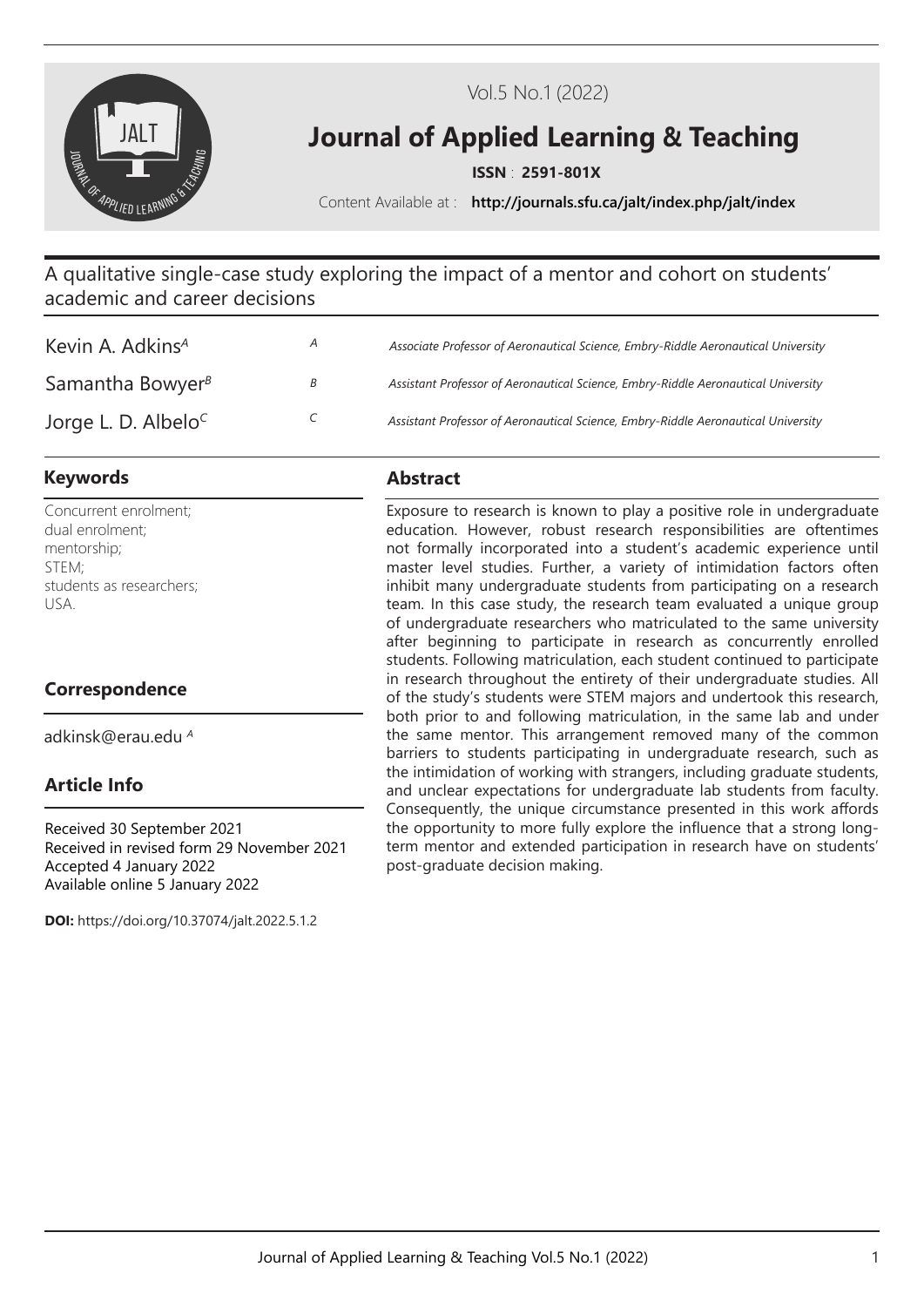# **1.0 Introduction**

The Gaetz Aerospace Institute (GAI) at Embry-Riddle Aeronautical University provides a concurrent enrollment model (CE) to over 85 high schools across the United States. The concurrent enrollment model offers collegecredit coursework taught by college-credentialed instructors, oftentimes serving in dual roles as high school teachers on the student's high school campus (nacep.org, 2020). This latter characteristic is commonly used to differentiate the concurrent model from the dual enrollment (DE) model, where students leave their high school campus, most often undertaking coursework at their local community or state college (Witkowsky & Clayton, 2020).

Embry-Riddle, through the GAI, specifically offers science, technology, engineering, and mathematical (STEM) oriented coursework that expose students to undergraduate degrees that may appear otherwise intimidating. The coursework administered at the high school reflects the pedagogical, theoretical, and philosophical orientation of Embry-Riddle courses. Further, Embry-Riddle residential faculty provide course-specific training regarding course curriculum, pedagogy, and assessment criteria to the concurrent enrollment instructor.

One faculty member transitioned to Embry-Riddle's Daytona Beach residential campus following seven years of service with the GAI. During his tenure with GAI, the faculty member instructed a variety of concurrent enrollment courses and maintained an active research agenda that involved concurrently enrolled students. Upon matriculation to Embry-Riddle's main campus, one student enrolled in a meteorology degree program and four students undertook studies in engineering physics. Each of these students remained engaged in undergraduate research with the faculty member while he continued to serve in a strong mentoring role. This unique circumstance, with a relationship that spanned six to seven years for each student, provided an opportunity to investigate the role that substantive early exposure to rigorous academic research plays in an undergraduate student's academic experience as well as their post-graduate educational or career selection decision. Following a review of the applicable literature in section two and a specific stating of the research questions and the methodology employed in sections three and four respectively, the findings are put forth in section five. Section six acknowledges the limitations of the study prior to succinctly summarizing the conclusions and plan for future work in section seven.

# **2.0 Literature review**

### **2.1 Dual/concurrent enrollment**

Many students who participate in DE programs gather a sense of responsibility for their education sooner than those of their peers who enter college without a DE background (Lile et al., 2017). This reason alone is significant enough for high schools to encourage their students to enroll in dual enrollment programs. However, most of the research about the transferability of DE experience does not continue

beyond the first-year experience at the undergraduate level. Relationships prove essential in STEM fields where students often feel intimidated by the content or the perception of what the content may demand of them. Being embedded into a community associated with this potentially intimidating field early on can ease the transition to studying it despite the challenges of moving away from home and entering a new environment (Tenenbaum et al., 2017). Much of this research is rooted in near peers or mentorship relationships that are less formal in nature.

Many studies previously conducted included data on firstyear undergraduate performance, student perception of preparedness for college, and opportunities for firstgeneration college students or those from low-income economic status. These are all evaluated on an individual experience. This study, however, looks at how relationships built during students' CE experience and how this translates to decision making throughout the duration of their undergraduate studies and, later, into decisions regarding post-graduate activities.

#### **2.2 Undergraduate research**

Amaya et al. (2018) found that students who engage in undergraduate research are more engaged in their academic success and gain skills including "team ethics, problemsolving, and communication skills" which are all skills that employers, from all fields, continually use during new hires interviews (p. 2). When evaluating students' perceptions of a summer undergraduate research experience, Trott et al. (2018) found that "several participants recalled feeling more independent, self-confident, and intrinsically motivated as a result" of participation in the summer program (p. 75). This might provide an advantage to a student when applying for a position immediately following graduation. This may also serve as the "experience required" component that many companies demand, even of new graduates. These advanced skills often come from having a strong advisor who can quide students, not only in research but also in their future academic and career goals (Amaya et al., 2018; Bradley, 2013).

One comparative study, undertaken at the University of Arizona, questioned alumni of their Undergraduate Biology Research Program (UBRP) and College of Medicine (COM) 22 years following graduation regarding the impact that their undergraduate research had on their current positions. Some significant results from their survey include that "seventy-one percent of the COM respondents indicated that they had a mentor who had been an influential role model," with 66% of the UBRP respondents answering similarly (Yaffe et al., 2014, p. 29-30). Also significant, onethird of the UBRP respondents who had a negative research experience, attributed the negative experience to having a bad experience with the mentor. The interaction between the mentor and mentee in undergraduate research helps establish the culture of research within the mentee themselves. This translates into student's persistence, willingness to take on more challenging coursework, and the perception of their capabilities in research and coursework. Subsequent to this, these perceptions influence the career positions that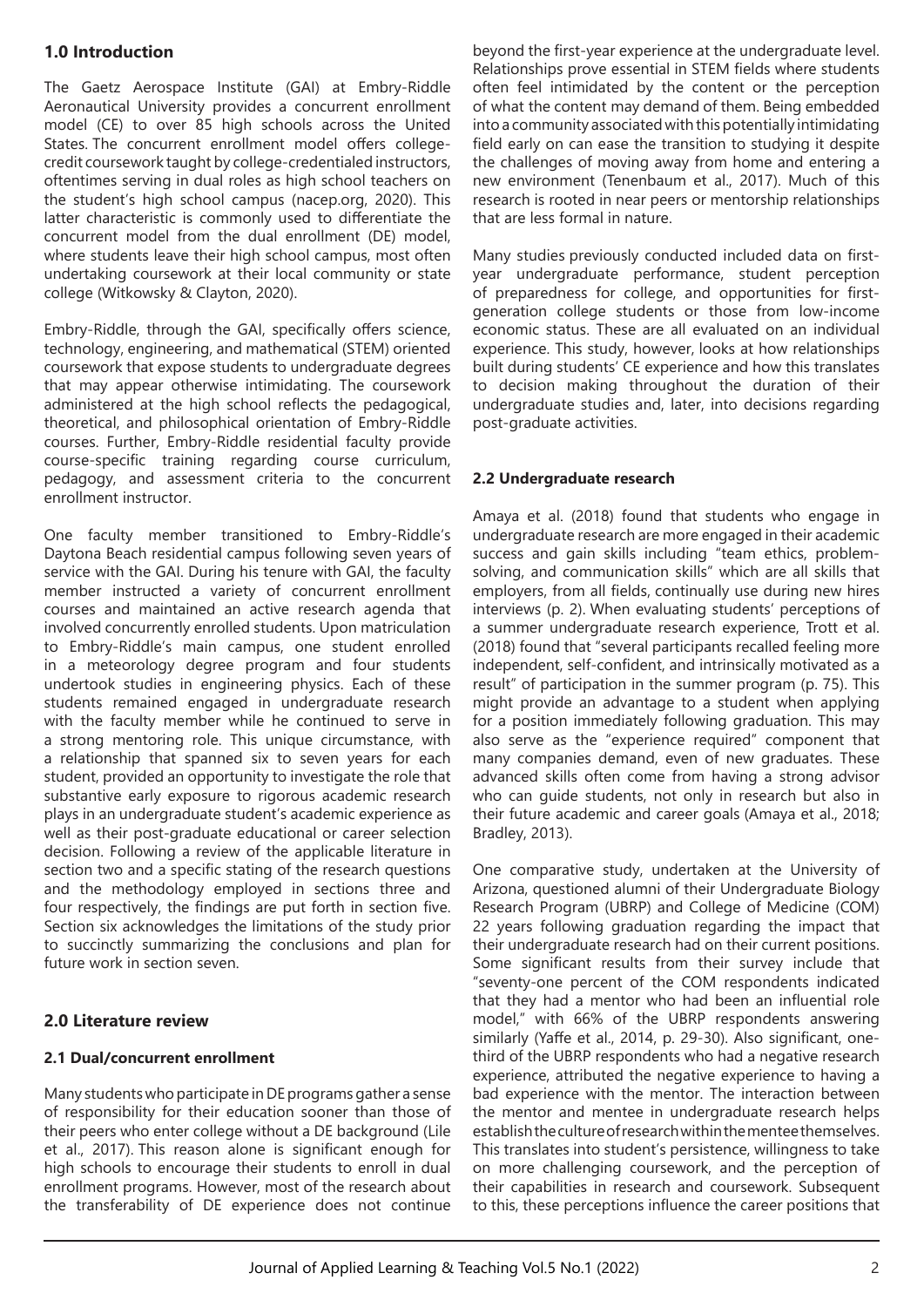these students see as being achievable (Byars-Winston et al., 2015). The body of associated literature continues to solidify the idea that undergraduate research provides confidence, positive self-perception of ability, and willingness to pursue either a career in STEM or post-graduate work in STEM. These skills are not only essential to succeeding in STEM related fields but are exceptionally challenging to teach in a classroom setting (Behar-Horenstein et al., 2010).

#### **2.3 Data analysis & theoretical framework**

The data analysis for the investigation was purposefully undertaken. First, all interviews were transcribed and sent back to the participants for review and approval. After receiving the approval from the participants, the researchers read the transcriptions of the interviews individually and exercised memoing as they immersed themselves in the data. While reading through the transcripts, the researchers created notes in the margins of the data, beginning with the development of the codes and then the formation of themes from the codes. This coding strategy for its major categories of information is referred to as open coding (Creswell & Poth, 2018). Merriam (2009) suggests that assessing the codes is the initial step in categorizing and gathering meaning from the data. Furthermore, reviewing open codes and grouping similar data together into axial codes created "coding that comes from interpretation and reflection of the meaning of the data" (Merriam, 2009, p. 180).

Tinto's (1993) theory of student departure was the conceptual framework for the study. There have been five areas that Tinto (1992; 1975; 2012) has identified, as his conceptual model has evolved, that deter persistence among students in higher education: expectations, advice, support, involvement, and learning. However, the theory of student departure makes a strong argument to validate that the interactions between perceptions and behaviors of students play a key role in the integration and persistence in academic environments. Given the unique circumstances of the present study, Tinto's (1993) theory of student departure enabled the researchers to remain focused on how a faculty member's expectations, advice, support, involvement, and facilitation of learning impact students' post-graduation decision-making.

### **3.0 Problem statement & research questions**

#### **3.1 Problem statement**

Most students find that research is intimidating due to a lack of exposure to the process and, consequently, avoid the experience altogether. Students who are introduced to research in their undergraduate studies oftentimes do not get fully immersed in the experience and, thus, the experience can be intimidating. This results in minimal participation in publishing, presenting, or otherwise (Villa et al., 2013). Currently, it is not known how early and substantive exposure to research, beginning as early as high school concurrent enrollment, influences post-graduation decision-making.

#### **3.2 Research questions**

The research question being posed to this group are:

RQ1: How does early exposure to research impact a student's decisions at the time of degree completion?

RQ2: Why are students who engage in research early in their academic career more likely to choose research-based career paths?

#### **3.3 Phenomenon**

The purpose of this qualitative case-study is to understand how early research exposure impacts undergraduate students' academic and career decisions following graduation. At this stage in the research, early exposure to research can be generally defined as the introduction to undergraduate research practices at a college freshman level or earlier. Such exposure could range from conducting literature searches to collecting data or executing the research itself.

### **4.0 Methodology**

#### **4.1 Participants**

This case study uses the experiences of five public school students who first engaged in research as concurrently enrolled students through the GAI at Embry-Riddle Aeronautical University (see Table 1). Following completion of their high school diploma, each matriculated to Embry-Riddle Aeronautical University's Daytona Beach residential campus to earn their bachelor's degree. Four of the five participants chose a major in Engineering Physics, the fifth double majoring in Meteorology and Computational Mathematics. Three of the Engineering Physics majors also minored in various programs, including Applied Mathematics, Aviation Law, Computer Science, and Computer Engineering. Of the group of five, two participants have immediate plans to pursue a graduate-level degree, while two others are entering into industry immediately after graduation. The final participant intends to pursue a graduate degree following one year of full-time employment in a Federal Work-Study program.

### **4.2 Procedures**

This research aims to draw conclusions from a purely qualitative research approach. Yin (2014) states that a case study is useful for answering the questions of how and why for a social problem, such as what encourages students to pursue research activities at the undergraduate level of education. Moreover, Stake's (1995) exploratory single case study approach was selected because it utilizes a constructivist foundation that complements the educational context of this study. The literature supports a gap in research regarding extended research experiences commencing prior to a student entering a higher education institution (Amaya et al., 2018; Claessens et al., 2016; Lile, 2017). Data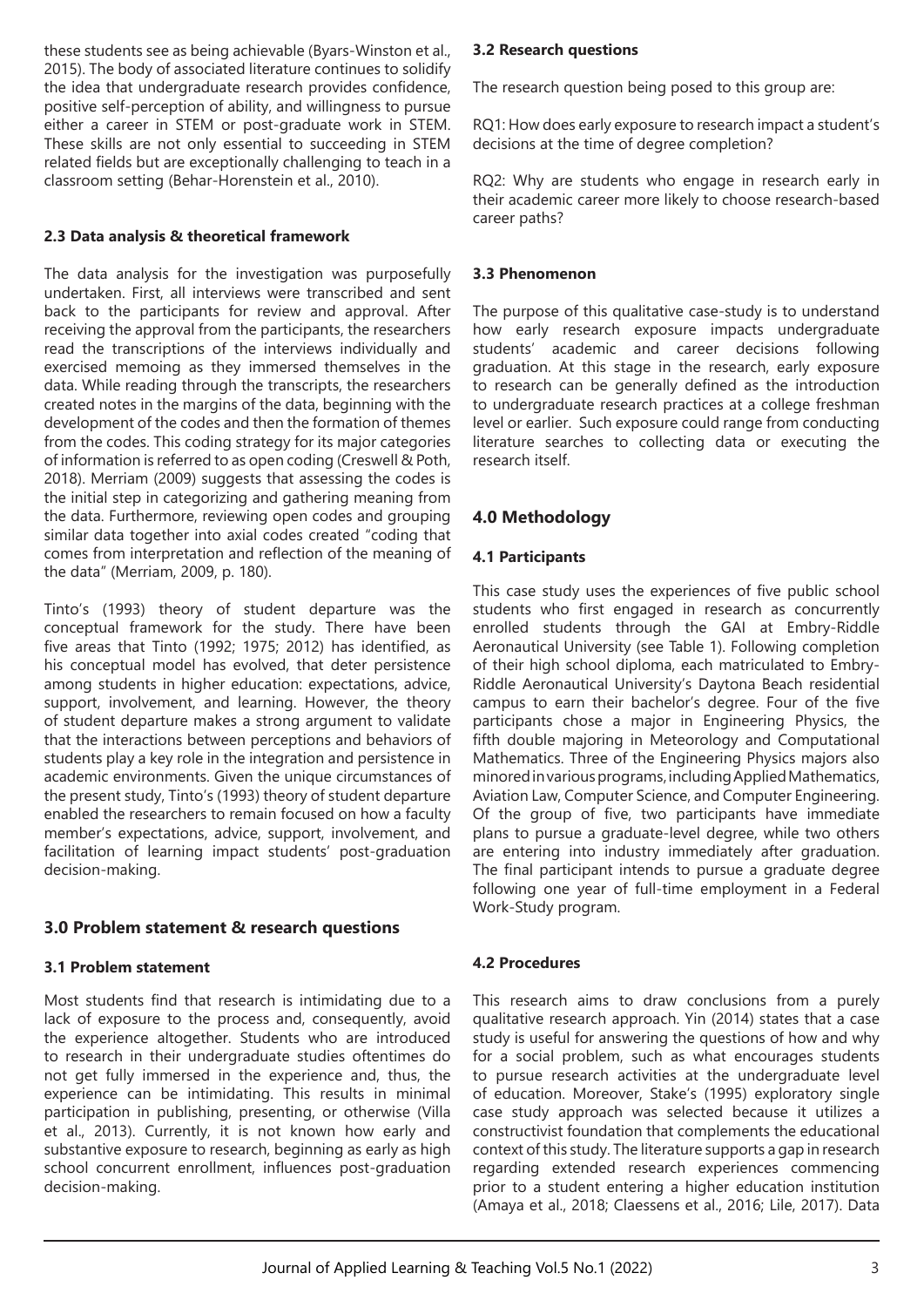| <b>PSEUDONYM</b> | Major(s)                                               | Minor(s)                                                                       | <b>Post-Graduate Plans</b>                                                                                                     |
|------------------|--------------------------------------------------------|--------------------------------------------------------------------------------|--------------------------------------------------------------------------------------------------------------------------------|
| CARSON           | BS. in Engineering<br>Physics                          | Applied Mathematics, Computer<br>& Electrical Engineering,<br>Computer Science | Pursuing a M.S. in<br>Engineering Physics,<br>then plans on pursuing<br>a Ph.D. in Cosmology                                   |
| <b>ELUAH</b>     | BS. in Engineering<br>Physics                          | Applied Mathematics                                                            | Industry                                                                                                                       |
| <b>JACKSON</b>   | BS. in Engineering<br>Physics                          | Applied Mathematics & Aviation<br>Law                                          | Pursuing a M.S. in<br>Optical Physics, then<br>plans on pursuing Law<br>School                                                 |
| LIAM             | BS. in Engineering<br>Physics                          | Applied Mathematics, Computer<br>& Electrical Engineering,<br>Computer Science | Civilian physicist for<br>the U.S. Military and<br>pursuing his M.S. in<br><b>Applied Physics</b>                              |
| OLIVER           | BS in<br>Meteorology &<br>Computational<br>Mathematics | None                                                                           | Industry, turned down<br>full ride for M.S. Plans<br>to return for a Master's<br>degree after two years<br>industry experience |

(Creswell & Poth, 2018). Merriam (2009) suggests that assessing the codes is the initial step in categorizing and gathering meaning from the data. Furthermore, reviewing open codes and grouping similar data together into axial codes created "coding that comes from interpretation and reflection of the meaning of the data" (Merriam, 2009, p.180). Figure 1 depicts a visual representation of the data analysis steps.

Figure 1: Case-study data analysis visualization



was collected from interviews and three short individual narratives. The narratives probed the experiences that the students had while undertaking research as concurrently enrolled students. Each narrative was between 200-300 words in length. The five participants satisfy both Yin (2014) and Creswell and Poth's (2018) suggestion for employing at least five participants for purposeful sampling. It is important to note that this study was not designed to yield generalizable results but to generate an understanding of the phenomenon and lay a foundation for future inquiries.

#### **4.3 Data analysis & theoretical framework**

The data analysis for the investigation was purposefully undertaken. First, all interviews were transcribed and sent back to the participants for review and approval. After receiving approval from the participants, the researchers read the transcriptions of the interviews individually and exercised memoing as they immersed themselves in the data. While reading through the transcripts, the researchers created notes in the margins of the data, beginning with the development of the codes and then the formation of themes from the codes. This coding strategy for these major categories of information is referred to as open coding

Note: This figure is an adaptation of Creswell & Poth (2018) data analysis and representation by research approaches table (p. 199).

Tinto's (1993) theory of student departure was the guiding theory chosen to frame the present study. There have been five areas that Tinto (1992; 1975; 2012) has identified, as his conceptual model has evolved, that deter persistence among students in higher education: expectations, advice, support, involvement, and learning. However, the theory of student departure makes a strong argument to validate that the interactions between perceptions and behaviors of students play a key role in the integration and persistence in academic environments. Given the unique circumstances of the present study, Tinto's (1993) theory of student departure enabled the researchers to remain focused on how a faculty member's expectations, advice, support, involvement, and facilitation of learning impact students' post-graduation decision-making.

#### **4.4 Personal perspectives**

The applicable faculty advisor that transitioned from the high school program to the University is one of the paper's authors. Consequently, this individual did not formulate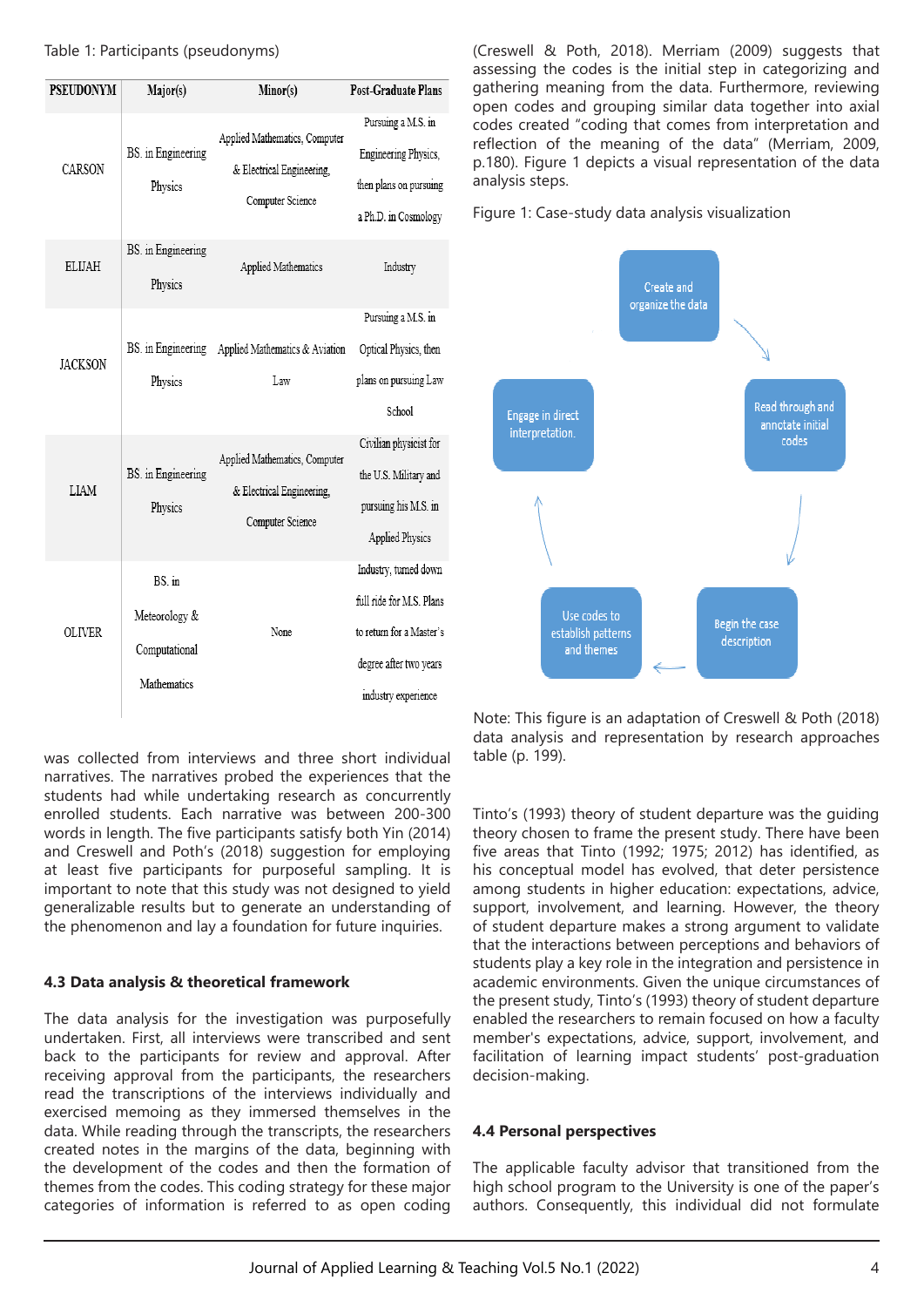any of the student questions so as to not lead the students' answers toward any particular outcome. Further, this research team member was removed from the data collection portion of the project as to not influence the students' responses, perceptions, and descriptions of the questions during any of the interviews. Therefore, these measures taken by the authors can be considered a delimitation for the present study.

# **5.0 Findings**

One of the questions that the research team sought to explore with this cadre of students, and the specific focus of this work, is the role that working with the same mentor and student cohort from concurrent enrollment through undergraduate graduation had on the students' subsequent academic and career decisions. To obtain this insight, students were both individually interviewed and asked to offer written responses to three prompts. To ensure the integrity of the students' answers, each student was informed that the confidentiality, anonymity, and privacy of their responses would be protected and that they could withdraw from the study at any point in time without consequence. Individual interviews lasted for an average of 15 minutes each and the researchers obtained 14 pages of transcribed text in total from the five participants, totaling approximately 7,000 words. Following the interviews, students were asked to provide 100-200 word responses to three narrative prompts inquiring about their rationale to pursue or not pursue graduate-level higher education. These responses resulted in nearly 2,100 words spanning approximately four pages. The interviews and the narratives were coded together and resulted in 233 coded frequencies (see Table 2) leading to a total of three central themes coded from preliminary data analysis. The most prevalent themes that emerged were: connection to industry, motivation through research, and relationship over time.

#### Table 2

| Theme                          | <b>Files</b> | <b>Coded References</b> |
|--------------------------------|--------------|-------------------------|
| Connection to Industry         | 6            | 80                      |
| Relationship over time         | 6            | 77                      |
| Motivation for Research Agenda | 8            | 76                      |
| TOTAL                          |              | 233                     |

#### **5.1 Connection to industry**

Students, upfront, frequently expect an undergraduate research experience to reflect the college laboratory experiences that they have experienced to date, where procedural guidance is provided and the desired outcome is planned (Linn et al., 2015). However, there was a general sentiment across the cohort that participation in an unscripted intellectual endeavor, that is to say, the research that the students concurrently participated in, was one of the more enjoyable aspects of their concurrent enrollment

and undergraduate experience. More to the point, the less scripted nature of the work in the mentor's lab was perceived to be more reflective of the daily tasking that each was working toward following graduation. This perception drove subsequent academic and career decisions and highly influenced the student's feeling of job and graduate school readiness.

Besides the stated reward brought about by the mentor, "treating us as engineers and expecting us to come up with a practical product," there was profound value perceived in the development of ancillary skills, not typically developed in the classroom, that the students felt better prepared them for industry or their other post-graduation plans. Elijah attributed the extended research experience to, "helping me develop things that cannot be seen on paper, like professionalism, writing an email or useful report, appropriately structuring a spreadsheet or commenting a code." Jackson believed that the ancillary skills that Elijah highlighted, "might take a few weeks or months to develop on the job" and that the opportunity that this experience offered, "to develop or improve these skills before getting a job provides an advantage." Liam singled out the mentor's, "advice on how to reach out to a vendor or supplier when a problem is encountered" as being invaluable when heading into industry. The consensus on the perceived value in developing these ancillary skills is a benefit not often touted in lieu of or complementing the more often promoted gains in intellectual, academic, and research maturity (Byars-Winston et al., 2016).

Each student also saw tremendous value in the opportunity that their extended undergraduate research experience provided to preliminarily 'test' their expressed industry interest before completing the entirety of their upper-level courses. This was specifically enabled by the opportunity to begin an undergraduate research experience during their concurrent enrollment, along with the opportunity to undertake relevant coursework early in their concurrent enrollment. Oliver noted that his work in the mentor's lab revealed an affinity for working with big data and subsequently led to undertaking a dual major in computational mathematics. Oliver shared that the experience allowed him to, "learn about myself and was helpful to find a career that I wanted to at least start off in." Carson pointed out that,

I know people who have changed their major because of a project or internship. They realized that they didn't actually want to do something for the rest of their life. While this was not my experience, I was still thankful for the chance.

Liam stated that it was the research that he participated in that dictated the type of masters program that he wanted to undertake because it helped him, 'think through things that I do and don't like," and, similarly, Elijah broadly stated the "research exposure showed me the options that the world has to offer."

In conjunction with the general research experience, and how it informed future decisions, was the role of the mentor themself and the industry perspective and networking opportunity that the mentor provided. The close relationship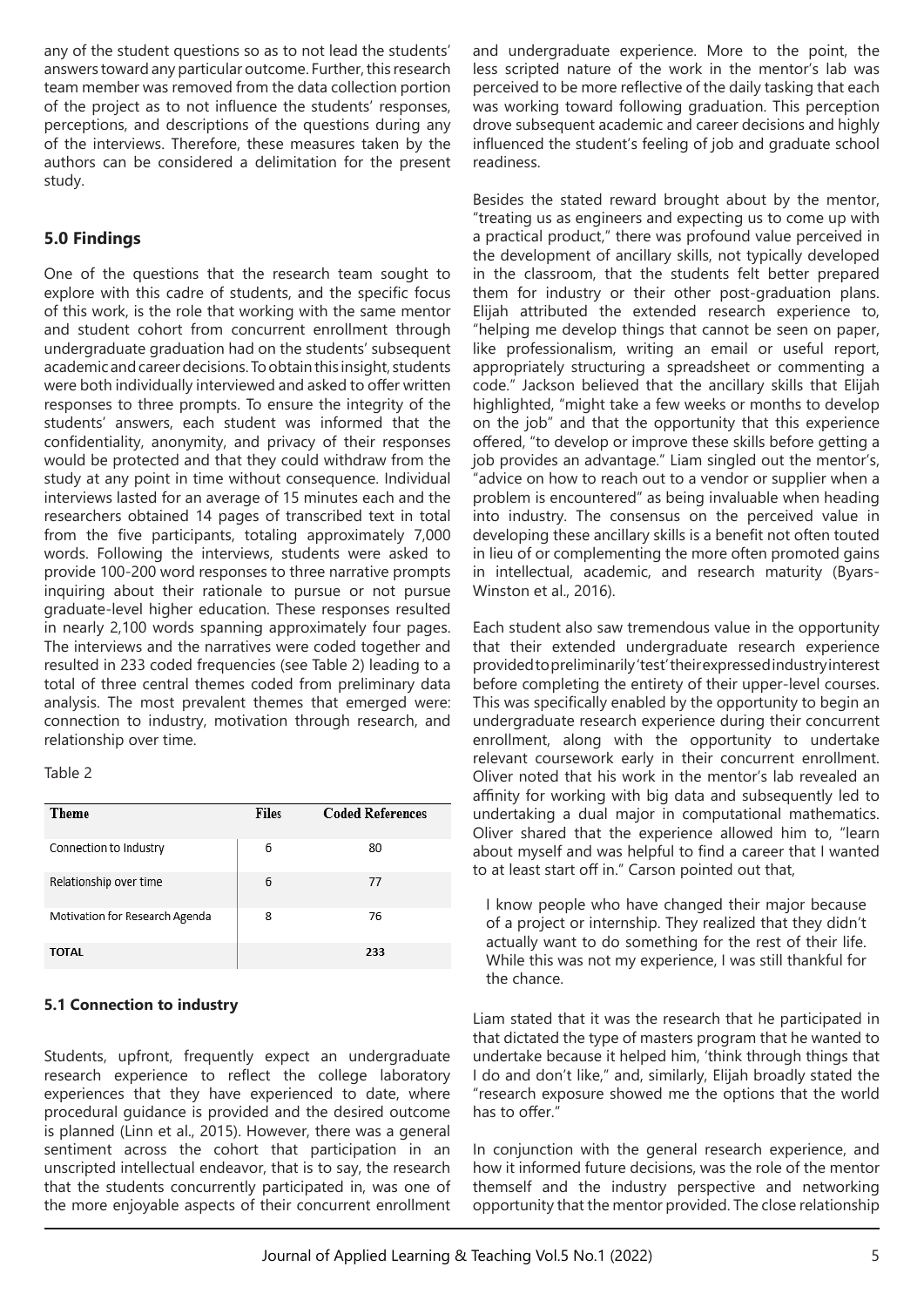that each of the students developed with the mentor resulted in a multitude of varied outcomes that further informed their subsequent decisions and their perceived readiness for what came next. Outcomes spanned from several students feeling as if their contributions were more valued, assistance in building a code of professional ethics, direct guidance in applying concepts learned in the classroom, and just having someone you could attempt to emulate. In addition to the fondness for working with a mentor that exhibited passion, that multiple students pointed out, Jackson found it beneficial to, "have a former industry professional who has been through a lot of different situations in life as a sounding board" but also found additional value in the network that he was able to plug him into. Furthermore, Jackson shared,

[My mentor] was able to refer me to a friend who received an undergraduate degree in engineering, went on to law school, and became a patent attorney. This conversation helped me find a career path that fit with my interdisciplinary interests.

Overall, the perception that the extended research experience more closely mirrored the nature of industry tasking, along with the personalized perspective that the mentor provided for industry, provided a feeling of being better prepared for post-graduation endeavors and increased confidence in the decisions that they have made to date.

#### **5.2 Motivation through research**

The second major common theme that emerged from the interviews and surveys was how the research, close-knit student cohort and mentor emboldened the individual cohort members to seek ambitious goals and persevere during the challenges that inevitably followed. For Oliver, "the research showed me what I was capable of" and, for Elijah, "it showed me that I could be successful even when my class grades did not necessarily reflect that. I would have had no hope in completing this degree if the only feedback I received was from the classroom." When Liam was offered the opportunity to enter into the research group via an early concurrent class capstone project, and after being captured by the material of his first concurrently enrolled class, he stated that he "made a complete 180 degree turn and fully dove into academics and studying." Later, when Liam had the opportunity to publish and present at professional conferences, "besides helping me grow, it totally changed the way I viewed myself in that I could not have previously seen myself doing things like this." For Carson,

Participation in GAI and continued research during my time on campus prevented me from fading into the background, which I think can happen a lot. On a small team, I knew I would have more interactions with peers and the professor and that this would keep me engaged.

Jackson said that his participation in GAI assisted him in doing exactly what he set out to do, "I always wanted to push my academics as far as I could from an early age. The Gaetz program provided an avenue to do exactly this." Upon reflection and observation, Jackson was already able to identify how research motivated many of his peers external

to the cohort, along with classmates at his University. Jackson, continued, "During my study away and internship, I've seen a lot of kids who have done research early on go on and pursue their Ph.D. or get a big time job at SpaceX or a company like that."

Carson stated, "The support system provided by the group during concurrent enrollment made the idea of doing this degree and doing something out of the ordinary seem possible." For all, the support system created through the close-knit cohort provided reassurance and reduced the intimidation factor. Jackson shared that he, "had plenty of passion but there was still intimidation. The group provided someone to reach out to when you were afraid." Liam put forth, "I think it worked out well because we all developed a good rapport back in high school and got to know one another because we knew that we were undertaking something challenging." Elijah gained confidence in simply "seeing that people with the same background as me were accomplishing similar coursework and research as an undergraduate." Overall, as the students accomplished more and more formidable challenges, it bred confidence.

While Oliver similarly found that "[the mentor] provided encouragement to pursue my goals and the confidence to face an intimidating task," discussion unveiled that the mentor had a far more nuanced role in how the mentees approached their future endeavors. Jackson specifically recalled leaving his high school campus and coming back for evening activities and still finding his professor there, "Seeing the accumulation of all of the hours that I saw him put into research and the tangible product, it motivated me to dedicate myself to something." Many years later, Elijah attributes this instilled work ethic to getting him his first internship and a future job offer,

While I had worked on a small class project in the past in electro-optics, I had no real relevant experience. My boss was motivated to hire me despite not having any real experience because of the work ethic that I was able to demonstrate through my research products from the lab.

For Carson, "Professor taught me how to factor in a practical perspective but what [they] really instilled was a hard work ethic." While Liam previously attributed the cohort experience to him making a 180 degree turn in how he approached his studies, he went on to say that, "The program and instructor helped me realize that to do what I wanted to do that I was going to have to put in a lot of extra work and make some changes. His passion motivated [sic]."

# **5.3 Relationship over time**

With the important role that comradery played within the cohort already being addressed, the extension of this feeling toward the mentor is also evident. However, student feedback spoke directly to the strong role that this relationship played in long-term decision-making. Liam acknowledged that,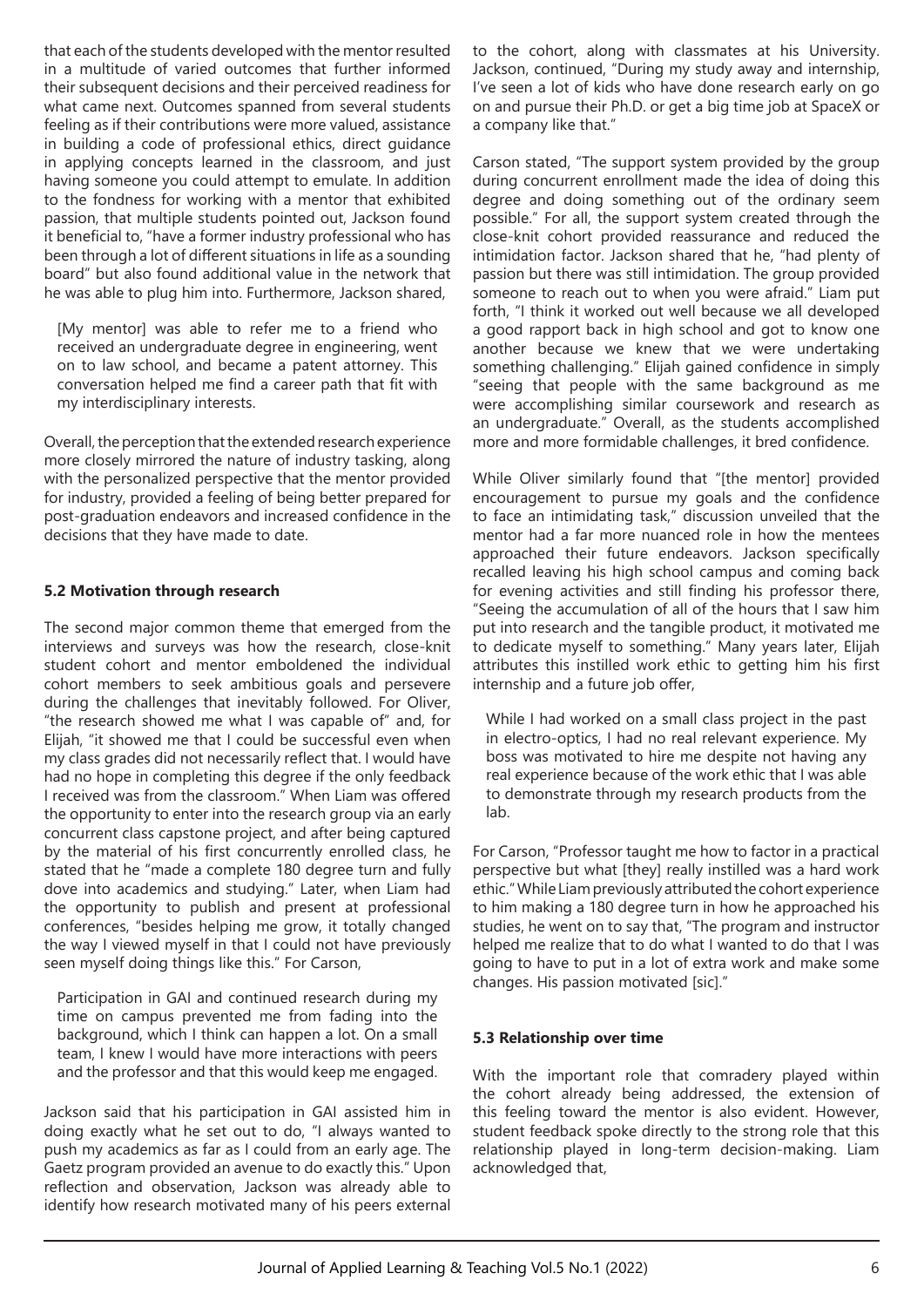When I look back on my life I know that there will be a handful of people that really changed the direction of it. Sometimes good and sometimes bad. But, when I look back on my life I know [mentor] will be one of the people who is going to have the biggest positive influence on it and its direction.

Liam went on to further say,

I truly struggled to decide what I wanted to do for college but thanks to [mentor] and the GAI program, I was able to choose a degree in Engineering Physics. I'm not sure that this would have been possible without the guidance of [mentor] and the program. [Mentor] is somebody I would like to continue to have in my life and have a continued relationship with.

However, the longevity of the mentoring period and how it consequently blended the nature of the mentoring to both personal and professional guidance, appears to be the most impactful aspect of the relationship. Jackson noted that, "We see [them] every week. So, it got more and more intimate. It was professional but a friendly environment." Oliver characterized this fluidity as "a very seamless transition between professional mentoring and mentoring on a more personal level." Ultimately, this dynamic led to a fundamental shift in how the students viewed a faculty member, an increase in research productivity, and a more mature evaluation of future options. Jackson said that the nature of the relationship "humanized professors." Many within the cohort felt that the close relationship increased research productivity, with Elijah sharing that, "we knew what to expect and what he would demand of us," and Carson indicating that, "Our relationship with [mentor] enabled a faster progression of results in the lab because we were not fearful of presenting our results." Jackson and Carson saw an analogy between life and the undergraduate research experience that they participated in. Jackson offered,

There are a lot of life lessons that go along with undergraduate research. You try to tackle problems with the knowledge that you have but there is a lot that you don't know. Each have [sic] a lot of problems that you have never encountered before.

Carson found that, "both research and the real world don't have clearly defined problems or solution manuals." However, Liam jumped in and stated, "The way [mentor] structured [they] questions prompted us to think, selfinterview, self-analyze and determine if this was the best way to solve a problem. This method has guided my overall decision-making process."

# **6.0 Limitations**

Qualitative research aims not to make a generalization but to gain a deeper understanding of certain phenomena (Creswell & Poth, 2018). The researchers were particularly interested in the process, meaning, and understanding of the participants' lived experiences. The sample size was a limiting factor in this study, as the researchers focused on the richness of the data collected rather than its generalizability.

Also, the research site was another limiting factor as the findings cannot be extended to broader populations with the same degree of certainty that quantitative analyses can. However, a pure qualitative case study methodology was needed to understand how a faculty mentor can encourage students to pursue research activities at the undergraduate level of post-secondary education.

## **7.0 Conclusion & future research**

### **7.1 Conclusion**

In keeping with the case study purpose, this research further significantly contributes to the body of literature on students' perceptions of research. Using the framework outlined by Tinto (1993), the investigation was able to support his concepts that faculty advisors play a critical role in student success when they embark on future endeavors. Ultimately, three major themes emerged from this case study: relationship over time, connection to industry and motivation through research. Each of these themes align with Tinto's (1993) theory of student departure and the resultant persistence that occurs within a student. While persistence was not a common theme that explicitly emerged, it can be indirectly connected to all of the major themes observed.

In this case study, the participants all expressed that the faculty advisor was a key aspect of their success during their undergraduate experience as well as a support structure when it came to making decisions about their future. Establishing this relationship early in the student's higher education experience, and allowing this relationship to evolve over numerous years, afforded the students a unique and more personalized relationship with the mentor and, consequently, more personalized mentoring with the faculty advisor compared to what they experienced with other professors that they worked with over a shorter time frame. While not all students chose to pursue graduate education as their next step, none of them felt that it was outside of their capabilities. This result lead this team to conclude that RQ 1 can be answered by stating that students' confidence in their career field as an entry level professional is positively impacted by early exposure to research. The students who chose to go directly to industry, rather than graduate school, also expressed the importance of their undergraduate research experience in their ability to obtain employment following degree completion. Further, it emboldened their confidence in their ability to contribute within their desired industry. Finally, the connection they perceived between the research and their future careers provided continued motivation while progressing through their coursework. These results indicate that higher education institutions should make significant efforts to not only create opportunities for student research but also incentivize peer recruitment into these projects.

The participant size was too small to conclusively answer RQ 2. Additionally, more time would need to pass to answer this question in totality. Two of the participants are pursuing graduate research and both of them plan to continue through a terminal degree. Another participant plans to return to graduate school and pursue research efforts after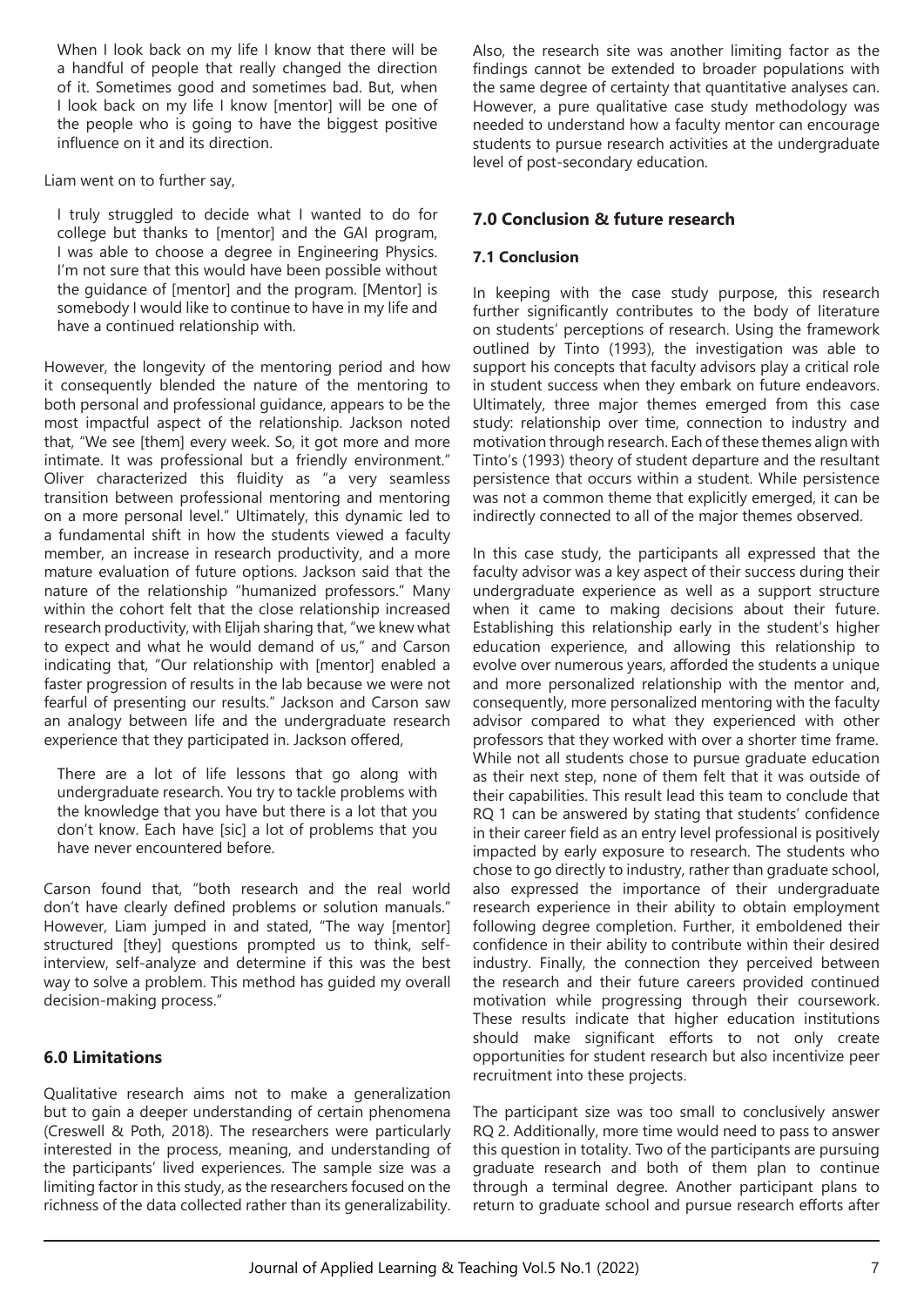their initial year of contract work while another plans on a similar path of returning after some time in industry. While 80% of the participants are pursing graduate level research or plan to return in the near future, further research to determine if this actually happened is required.

#### **7.2 Future research**

Future research efforts should be undertaken to expand analysis of this entry level data to larger scale evaluation of the impact of students' early engagement in research with a long-term mentor and how this impacts post-graduate performance. Implementing the aforementioned strategies into groups of different degree programs will give a more objective indication that our found themes have on students' post-graduate paths. Additionally, incorporating a gender mixture could provide further insight as, traditionally, science and engineering have been male-dominated professions. Finally, following up with this set of students after a number of years may prove beneficial in adding to the understanding of how this research experience truly connected to their career applications; contrasting their perceptions against that of colleagues who did not have an analogous undergraduate research experience.

#### **References**

Amaya, L. R., Betancourt, T., Collins, K. H., Hinojosa, O., & Corona, C. (2018). Undergraduate research experience: Mentoring, awareness, and perceptions: A case study at a Hispanic-serving institution. *International Journal of STEM Education*, 1-13. https://doi-org.ezproxy.libproxy.db.erau. edu/10.1186/s40594-018-0105-8

Barrows, H. S., & Tamblyn, R. M. (1980). *Problem-based learning: An approach to medical education*. Springer

Behar-Horenstein, L. S., Roberts, K. W., & Dix, A. C. (2010) Mentoring undergraduate researchers: An exploratory study of students' and professors' perceptions. *Mentoring & Tutoring: Partnership in Learning, 18*(3), 269-291. https:// doi-org.ezproxy.libproxy.db.erau.edu/10.1080/13611267.20 10.492945

Blumenfeld, P. C., Soloway, E., Marx, R. W., Krajcik, J. S., Guzdail, M., & Palincsar, A. (1991). Motivation project-based learning: Sustaining the doing, supporting the learning. *Educational Psychologist, 26*(4), 369-398.

Bradley, C. (2013). Undergraduate research: The short list of things I want my little brother to know. *Council on Undergraduate Research Quarterly, 33*(3), 9.

Byars-Winston, A. M., Branchaw, J., Pfund, C., Leverett, P., & Newton, J. (2015). Culturally diverse undergraduate researchers' academic outcomes and perceptions of their research mentoring relationships. *International Journal of Science Education, 37*(15), 2533-2554. https://doi-org. ezproxy.libproxy.db.erau.edu/10.1080/09500693.2015.1085 133

Carr, D. (2005). Personal and interpersonal relationships in education and teaching: A virtue ethical perspective. *British Journal of Educational Studies, 53*(3), 255-271. https//:doi. org/10.1111/j.1467-8527.2005.00294.x

Claessens, L., van Tartwijk, J., Pennings, H., van der Want, A., Verloop, N., den Brok, P., & Wubbels, T. (2016). Beginning and experienced secondary school teachers' self-and student schema in positive and problematic teacher-student relationships. *Teaching and Teacher Education, 55*(4), 88-99.

Creswell, J. W., & Poth, C. N. (2018). *Qualitative inquiry & research design: Choosing among five approaches* (4th ed.). Sage

Griswold, W. (2019) Launching sustainability leadership: Long-term impacts on educational and career paths in undergraduate research experiences. *Journal of College Science Teaching, 49*(10), 19-23, https://search-proquest-com. ezproxy.libproxy.db.erau.edu/docview/2280454717?pqorigsite=summon

Hamre, B. K., & Pianta, R. C. (2001). Early teacher-child relationship and the trajectory of children's school outcomes through eight grade. *Child Development, 72*(2), 625-638.

Hirschi, T. (1969). *Causes of delinquency*. University of California Press.

Kolodner, J. L., Camp, P. J., Crismond, D., Fasse, B., Gray, J., Holbrook, J., Puntambekar, S., & Ryan, M. (2003). Problembased learning meets case-based reasoning in the middleschool science classroom: Putting learning by design into practice. *Journal of the Learning Sciences, 12*(4), 495-547.

Khoiriyah, U., Roberts, C., Jorm, C., & Vleuten, C. P. (2015). Enhancing students' learning in problem-based learning: Validation of a self-assessment scale for active learning and critical thinking. *BMC Medical Education, 15*(1), 140. https://10.1186/s12909-015-0422-2

Lile, J. R., Ottusch, T. M., Jones, T., & Richards, L. N. (2017). Understanding college-student roles: Perspectives of participants in a high school/community college dualenrollment program. *Community College Journal of Research and Practice, 42*(2), 95-111.

Linn, M. C., Palmer, E., Baranger, A., Gerard, E., & Stone, E. (2015). Undergraduate research experiences: Impacts and opportunities. *Science, 347*(6222), https://doi.org/10.1126/ science.1261757

Merriam, S. B. (2009). *Qualitative research: A guide to design and implementation.* Jossey-Bass.

Peeters, J., De Backer, F., Buffel, T., Kindekens, A., Struyven, K., Zhu, C., & Lombearts, K. (2014). Adult leaners' informal learning experiences in formal education setting. *Journal of Adult Development, 21*(3), 181-192.

Stake, R. E. (1995). *The art of case study research.* Sage.